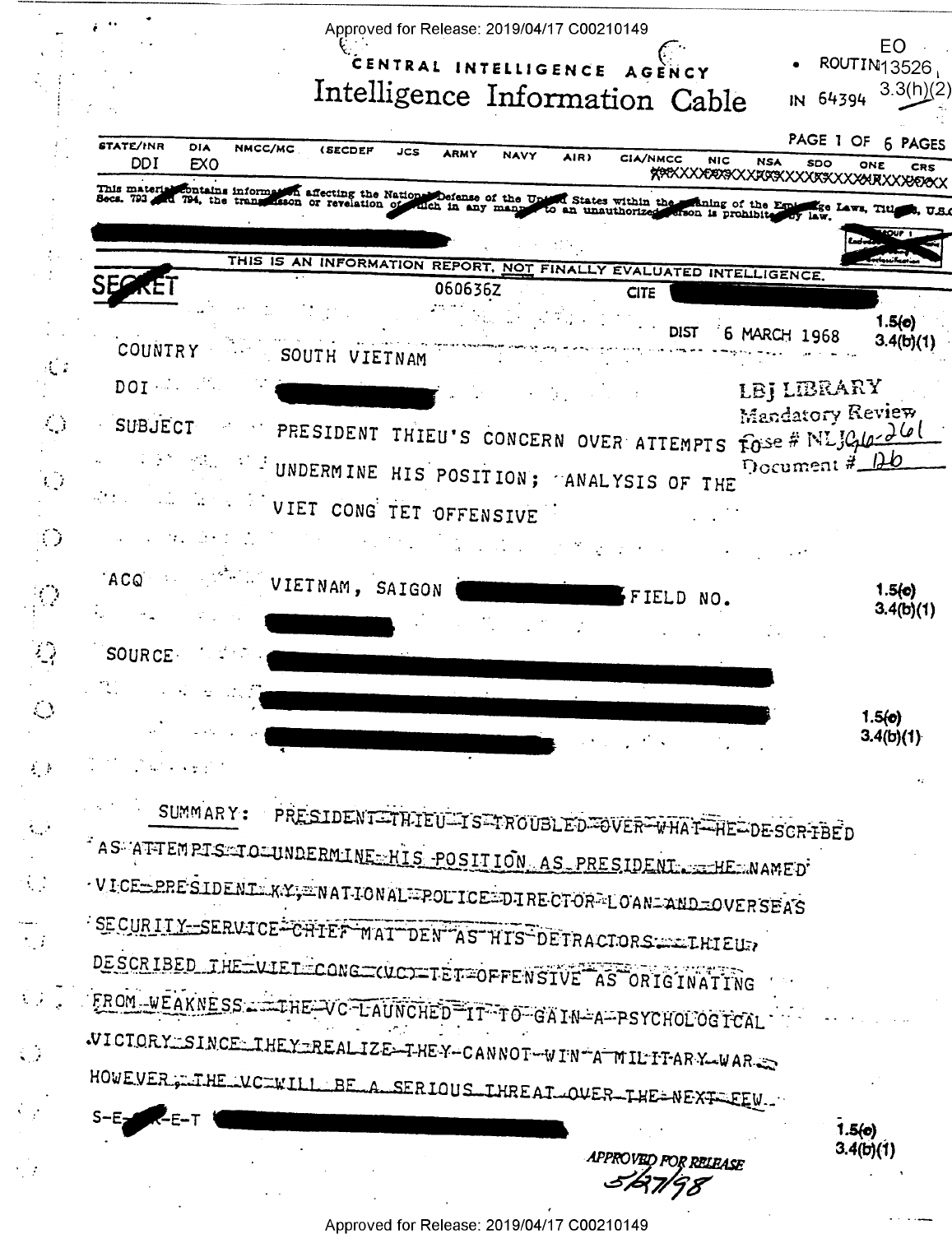Approved for Release: 2019/04/17 C00210149

PAGE 2 OF 6 PAGES  $1.5(e)$  $3.4(b)(1)$ 

> $\therefore$  1.5(c) 3.4(b)(1)

N 64394

MONTHS AND WILL PROBABLY LAUNCHETHE NEXT PHASE OF THE OFFENSIVE IN MAY OR JUNE BEFORE THE AMERICAN PRESIDENTIAL NOMINATIONS. IN THE POLITICAL FIELD, THIEU SAID THAT HE IS NOT OPPOSED TO ANTI-COMMUNIST FRONT GROUPS, BUT HE THINKS IT IS BETTER FOR THE GOVERNMENT NOT TO BECOME INVOLVED IN SUPPORTING THEM. END SUMMARY.

(dissem controls)

K-E-T .

 $1.1$ PRESIDENT NGUYEN VAN THIEU SAID THAT  $1.5(0)$ HIS MAJOR PROBLEM AT THE PRESENT TIME IS A PERSONAL ONE WHICH  $3.4(b)(1)$ INVOLVES ACTIVITIES DESIGNED TO UNDERMINE HIS POWER AND PRESTIGE AS PRESIDENT. THIEU NAMED VICE PRESIDENT NGUYEN CAO KY, DIRECTOR GENERAL OF NATIONAL POLICE NGUYEN NGOC LOAN AND CHIEF OF THE OVERSEAS SECURITY SERVICE MAI DEN AS THE INSTIGATORS OF THIS EFFORT. THIEU FEELS THAT HE HAS BEEN BACKED INTO A CORNER, AND ALTHOUGH HE IS GENERALLY FAIR AND GENTLE TO ALL . PEOPLE, HE WOULD LIKE TO TAKE SOME ACTION TO ASSERT HIMSELF AGAINST SUCH DETRACTORS. ALL THIEU WANTS IS TO BE A GOOD PRESIDENT FOR THE FULL FOUR YEARS OR EVEN THESE FIRST FIVE MONTRS, IF HE DOES NOT SURVIVE THE PRESENT FIGHTING, THOUGH HE-HAS NO FEARS FOR HIS PERSONAL SAFETY.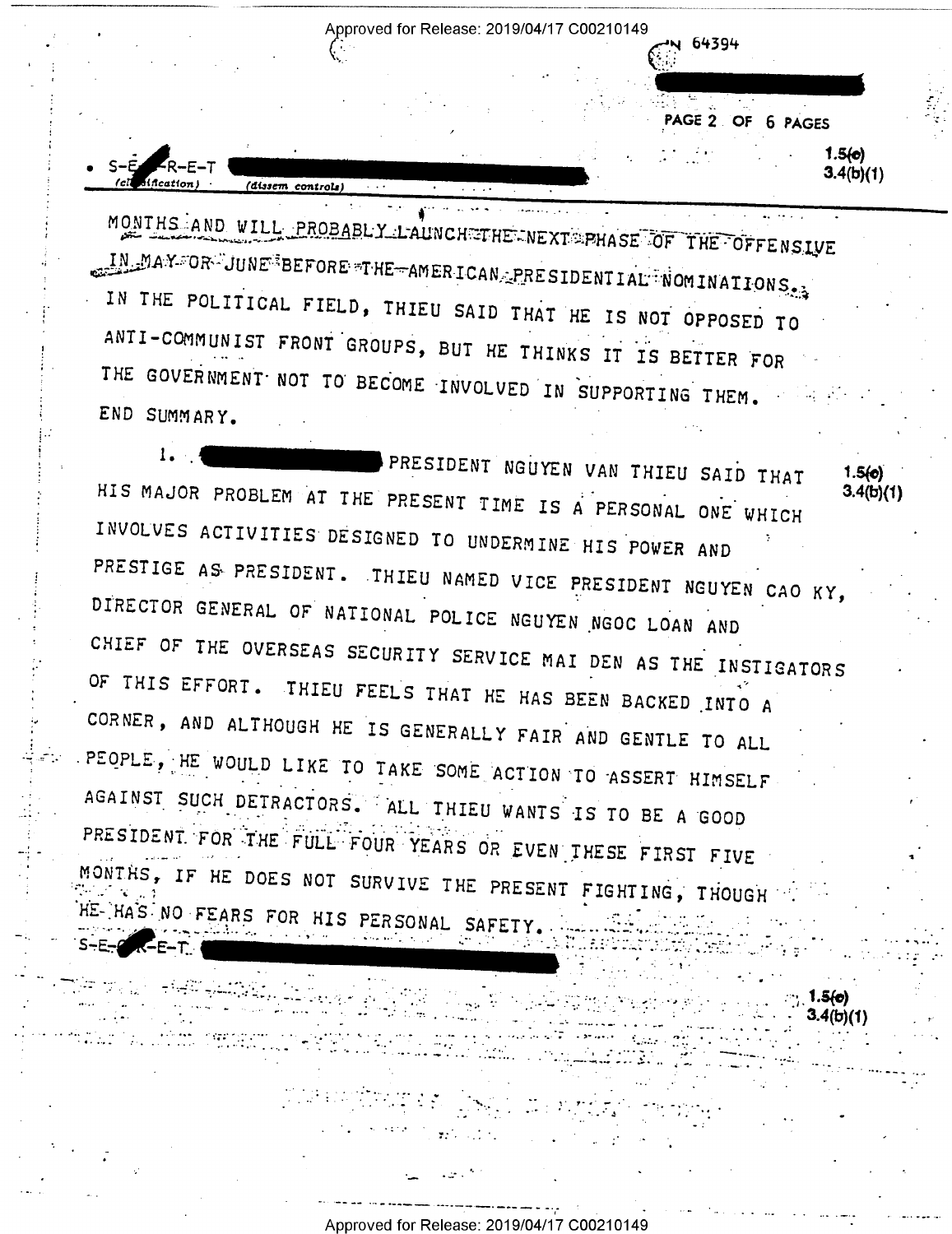PAGE 3 OF 6 PAGES  $1.5($ c $)$ 

 $3.4(b)(1)$ 

 $-64394$ 

THIEU REFERRED TO THE I MARCH LOWER HOUSE VOTE AGAINST  $2.1$ GRANTING HIM SPECIAL ECONOMIC AND FINANCIAL DECREE POWERS WITH THE COMMENT THAT THE OPPOSITION INCLUDED THE KY/LOAN CONTROLLED DEMOCRATIC BLOC. THIEU CANNOT UNDERSTAND WHY THE BLOC VOTED AGAINST HIM UNLESS IT WAS A DELIBERATE ATTEMPT TO EMBARRASS HIM AS PRESIDENT SINCE KY HAD ASKED TO ORGANIZE THIS BLOC TO OPERATE IN SUPPORT OF THE GOVERNMENT. THE BLACK PROPAGANDA ACTIVITIES RUN BY MAI DEN CONTINUE TO EMBARRASS THIEU AND HIS ADMINISTRATION AND ARE OBVIOUSLY DESIGNED TO ACCOMPLISH THIS OBJECTIVE. IN ADDITION, LOAN AND HIS GROUP ARE TRYING TO MAKE NGUYEN VAN LOC APPEAR AS AN INEFFECTIVE PRIME MINISTER IN ORDER TO EMBARRASS THIEU. THIEU STATED THAT IT SHOULD. BE REMEMBERED THAT LOC WAS NOT HIS CHOICE BUT WAS FORCED ON HIM BY THE GENERALS, INCLUDING KY. THERE IS ALSO AN ORGANIZED EFFORT LED BY LOAN AND POSSIBLY SUPPORTED BY KY TO PLACE CORRUPT MEN IN SENIOR GOVERNMENT POSTS, INCLUDING PROVINCE CHIEFS, SO THAT THESE CORRUPT APPOINTEES MAY BE CITED AS AN EXAMPLE OF THIEU'S INEFFECTIVENESS.

Approved for Release: 2019/04/17 C00210149

THIEU BELIEVES THAT THE MOBILIZATION OF 125, 202 ADDITIONAL SOLDIERS IS MANDATORY IN VIEW OF THE SERIOUSNESS

3.4/bV1'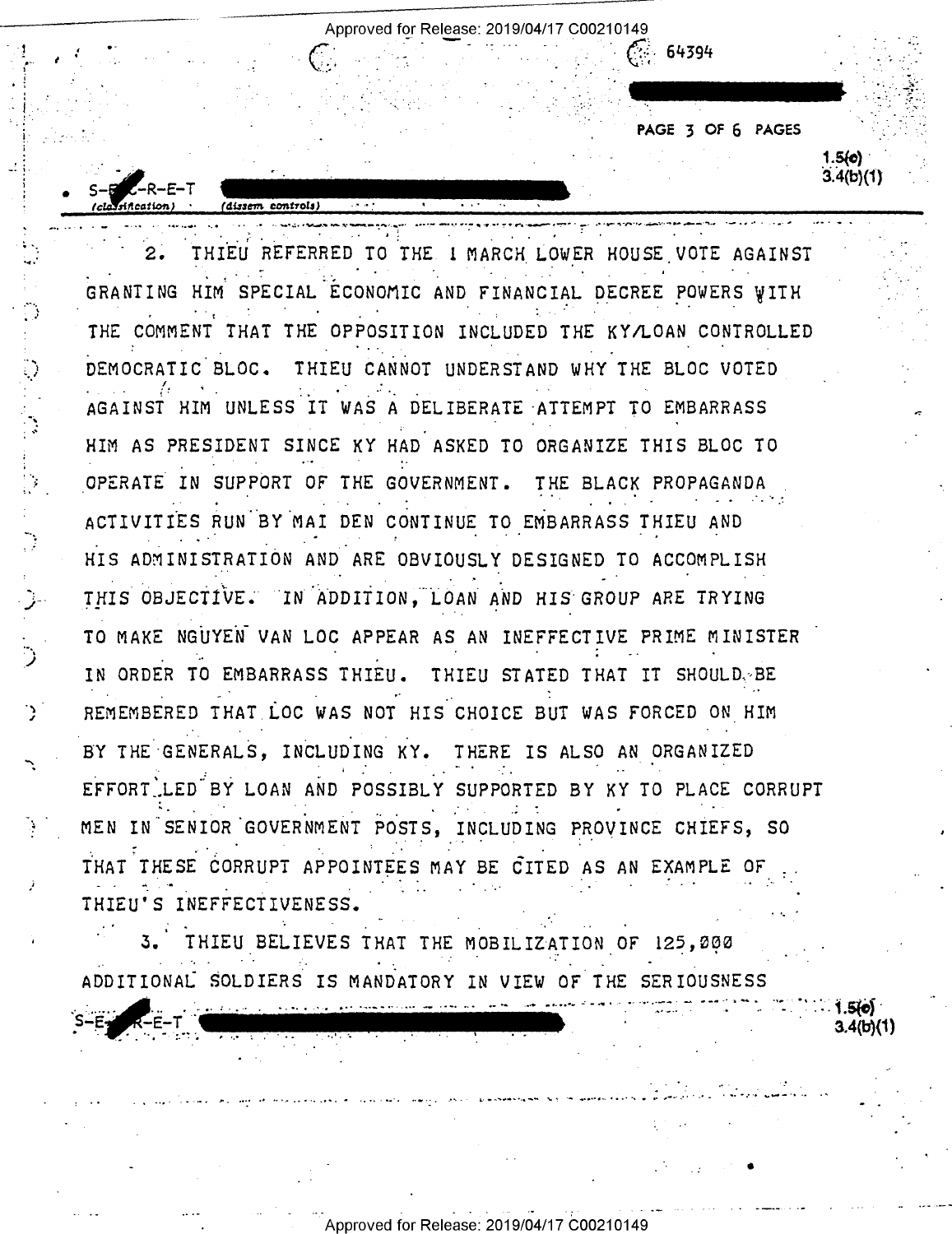Approved for Release: 2019/04/17 C00210149

64394

PAGE 4 OF 6 PAGES

1.5(c)  $3.4(b)(1)$ 

OF THE VIET CONG (VC) THREAT OVER THE NEXT FEW MONTHS. HOWEVER, HE WOULD LIKE A FORMAL U.S. AGREEMENT TO PROVIDE THE MILITARY EQUIPMENT NECESSARY TO SUPPORT THESE ADDITIONAL TROOPS BEFORE TAKING POSITIVE STEPS TO IMPLEMENT MOBILIZATION.

(dissem controls)

THIEU ASCRIBED THE VC TET OFFENSIVE TO HANOI'S REALIZATION THAT MASSIVE AMERICAN MILITARY INTERVENTION IN VIETNAM HAS MADE IT IMPOSSIBLE FOR THE COMMUNISTS TO WIN A MILITARY VICTORY. THUS, THE TET OFFENSIVE IS AN EXPRESSION OF WEAKNESS. IT HAD AS ITS PRINCIPAL PURPOSE PUTTING THE NATIONAL FRONT FOR THE LIBERATION OF SOUTH VIETNAM INTO A STRONG POSITION IN PREPARATION FOR THE INESCAPABLE DAY WHEN NEGOTIATIONS MUST BEGIN. IN FACT, THE VC ARE SO WEAK THEY COULD NOT AFFORD TO WAIT UNTIL THE GOLDEN OPPORTUNITY OF NEXT YEAR'S TET UNTIL THEY ATTACK.

THE TET OFFENSIVE REPRESENTS A LAST DITCH MILITARY  $5<sub>1</sub>$ EFFORT WHICH CAME ABOUT BECAUSE THE VC WERE FAILING ON ALL OTHER FRONTS. THE VC ATTACKED THE CITIES IN ORDER TO CREATE MAXIMUM PSYCHOLOGICAL IMPACT. A FEW ROCKET OR MORTAR ROUNDS CAUSE MINOR DAMAGE BUT CREATE A GREAT PSYCHOLOGICAL IMPACT WHEREAS 50 HAMLETS TAKEN OVER BY THE VC COULD PASS LARGELY

3.4(b)(1)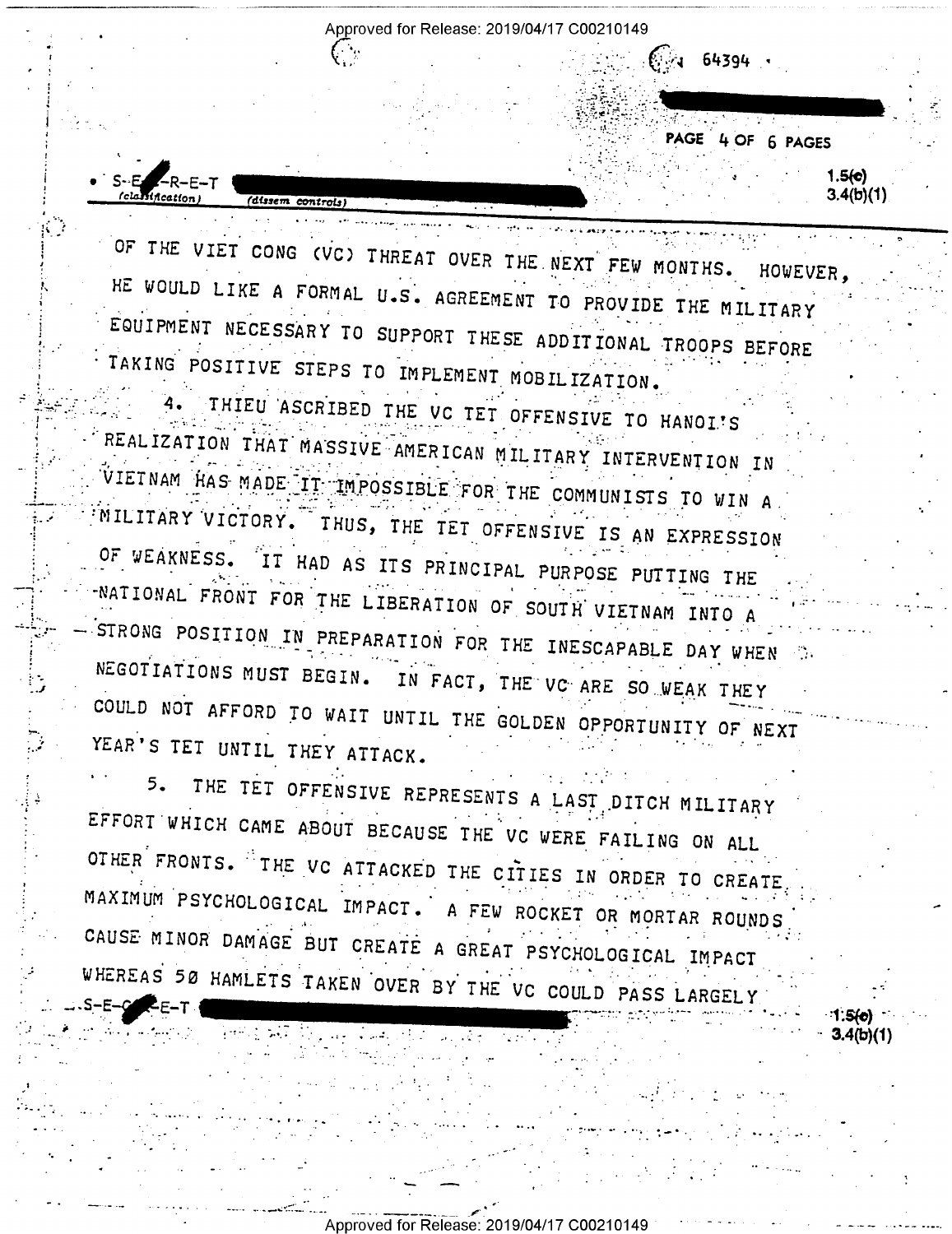Approved for Release: 2019/04/17 C00210149

يدام أحادياها الميسح للبراها السابي لألبه فالمعالم والواد الشبيح

64394

PAGE 5 OF 6 PAGES

 $1.5(e)$  $3.4(b)(1)$ 

 $1.5(c)$  $3.4(b)(1)$ 

 $\mathcal{L}^{\text{max}}_{\text{max}}$ 

つきこう

UNNOTICED BY THE OUTSIDE WORLD. THIEU CITED THE VC ORDER TO TAKE AND HOLD THE CITIES FOR 48 HOURS AS AN INDICATION THAT THE VC REALIZED THEIR WEAKNESS.

(dissem controls)

 $\bigcirc$ 

 $\bigcirc$ 

़

THIEU BELIEVES THAT THE VC WILL LAUNCH THE NEXT  $6.$ PHASE OF THE OFFENSIVE IN MAY OF JUNE BECAUSE THE VC REALIZE THIS EFFORT SHOULD BE MADE BEFORE THE AMERICAN PRESIDENTIAL NOMINATIONS FOR THE MAXIMUM PSYCHOLOGICAL IMPACT ON AMERICAN PUBLIC OPINION.

THIEU IS IN FAVOR OF A UNITED ANTI-COMMUNIST FRONT 7. GROUP. HE SAID THAT THERE IS NO REASON. WHY HE SHOULD BE OPPOSED TO FRONT GROUPS IN VIEW OF THE FACT THEY ARE ORGANIZED IN SUPPORT OF HIM AND HIS GOVERNMENT. HOWEVER, THIEU DOES NOT THINK THAT THE GOVERNMENT SHOULD OFFER ITS SUPPORT TO THESE FRONT GROUPS SINCE THE MEMBERS WOULD ASSUME THE GOVERNMENT IS TRYING TO EXPLOIT THEM AND WOULD RESIGN CAUSING THE DISAPPEARANCE OF THE FRONT. THIEU BELIEVES THAT IT IS BETTER FOR HIM TO CONTINUE SEEING SELECTED POLITICAL AND RELIGIOUS LEADERS AND TRYING TO PERSUADE THEM TO COOPERATE IN BRINGING THEIR FOLLOWERS INTO A UNITED FRONT GROUP WHICH WILL OPPOSE COMMUNISM AND OFFER ITS SUPPORT TO THE GOVERNMENT. THIEU

स्क्रिया जिल्लामा पुरुष प्रस

Approved for Release: 2019/04/17 C00210149